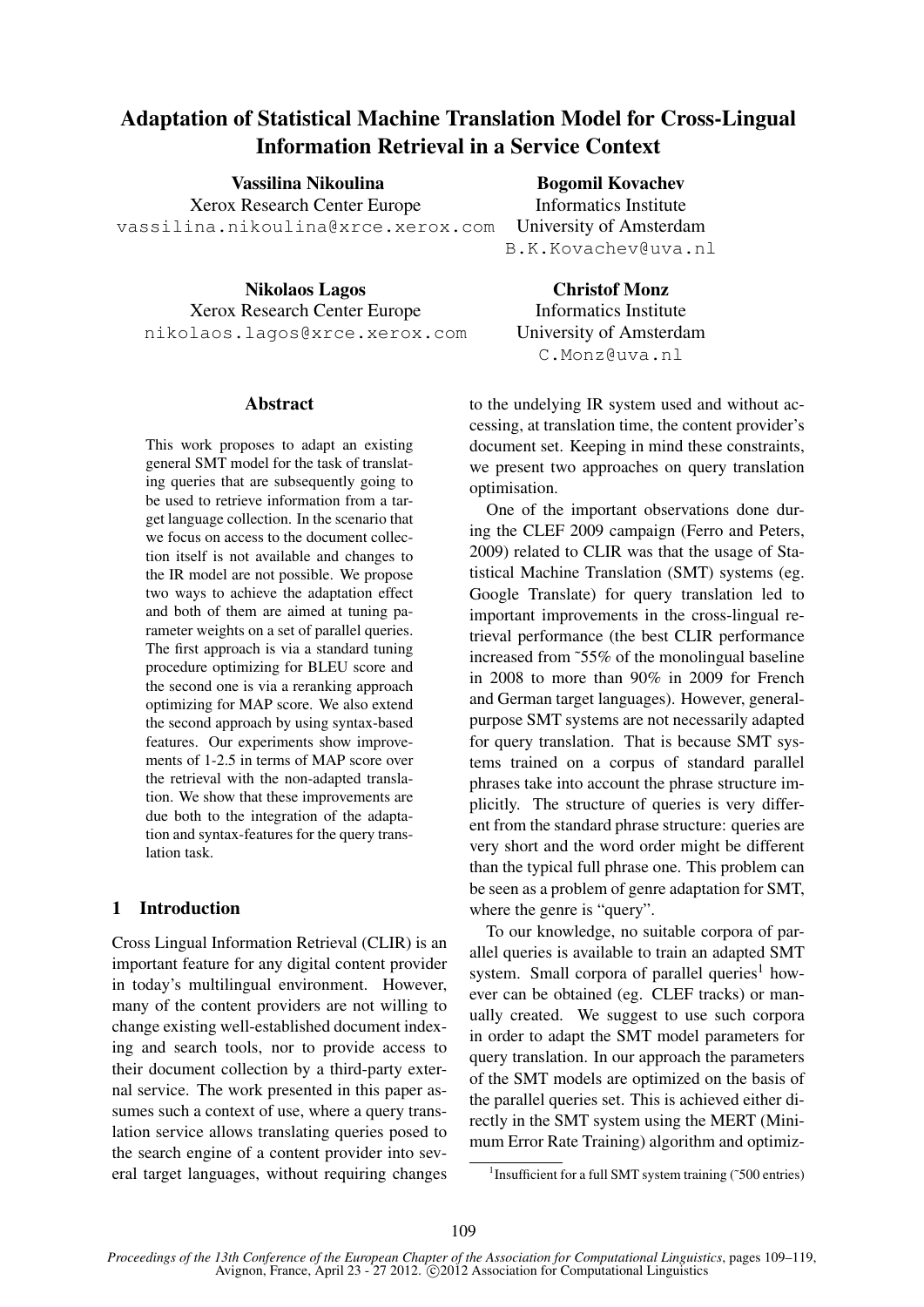ing according to the  $BLEU^2$  (Papineni et al., 2001) score, or via reranking the Nbest translation candidates generated by a baseline system based on new parameters (and possibly new features) that aim to optimize a retrieval metric.

It is important to note that both of the proposed approaches allow keeping the MT system independent of the document collection and indexing, and thus suitable for a query translation service. These two approaches can also be combined by using the model produced with the first approach as a baseline that produces the Nbest list of translations that is then given to the reranking approach.

The remainder of this paper is organized as follows. We first present related work addressing the problem of query translation. We then describe two approaches towards adapting an SMT system to the query-genre: tuning the SMT system on a parallel set of queries (Section 3.1) and adapting machine translation via the reranking framework (Section 3.2). We then present our experimental settings and results (Section 4) and conclude in section 5.

## 2 Related work

We may distinguish two main groups of approaches to CLIR: document translation and query translation. We concentrate on the second group which is more relevant to our settings. The standard query translation methods use different translation resources such as bilingual dictionaries, parallel corpora and/or machine translation. The aspect of disambiguation is important for the first two techniques.

Different methods were proposed to deal with disambiguation issues, often relying on the document collection or embedding the translation step directly into the retrieval model (Hiemstra and Jong, 1999; Berger et al., 1999; Kraaij et al., 2003). Other methods rely on external resources like query logs (Gao et al., 2010), Wikipedia (Jadidinejad and Mahmoudi, 2009) or the web (Nie and Chen, 2002; Hu et al., 2008). (Gao et al., 2006) proposes syntax-based translation models to deal with the disambiguation issues (NP-based, dependency-based). The candidate translations proposed by these models are then reranked with the model learned to minimize the translation error on the training data.

To our knowledge, existing work that use MTbased techniques for query translation use an outof-the-box MT system, without adapting it for query translation in particular (Jones et al., 1999; Wu et al., 2008) (although some query expansion techniques might be applied to the produced translation afterwards (Wu and He, 2010)).

There is a number of works done for domain adaptation in Statistical Machine Translation. However, we want to distinguish between genre and domain adaptation in this work. Generally, genre can be seen as a sub-problem of domain. Thus, we consider genre to be the general style of the text e.g. conversation, news, blog, query (responsible mostly for the text structure) while the domain reflects more what the text is about – eg. social science, healthcare, history, so domain adaptation involves lexical disambiguation and extra lexical coverage problems. To our knowledge, there is not much work addressing explicitly the problem of genre adaptation for SMT. Some work done on domain adaptation could be applied to genre adaptation, such as incorporating available in-domain corpora in the SMT model: either monolingual (Bertoldi and Federico, 2009; Wu et al., 2008; Zhao et al., 2004; Koehn and Schroeder, 2007), or small parallel data used for tuning the SMT parameters (Zheng et al., 2010; Pecina et al., 2011).

## 3 Our approach

This work is based on the hypothesis that the general-purpose SMT system needs to be adapted for query translation. Although in (Ferro and Peters, 2009) it has been mentioned that using Google translate (general-purpose MT) for query translation allowed to CLEF participants to obtain the best CLIR performance, there is still 10% gap between monolingual and cross-lingual IR. We believe that, as in (Clinchant and Renders, 2007), more adapted query translation, possibly further combined with query expansion techniques, can lead to improved retrieval.

The problem of the SMT adaptation for querygenre translation has different quality aspects. On the one hand, we want our model to produce a "good" translation (well-formed and transmitting the information contained in the source query) of an input query. On the other hand, we want to obtain good retrieval performance using

<sup>&</sup>lt;sup>2</sup>Standard MT evaluation metric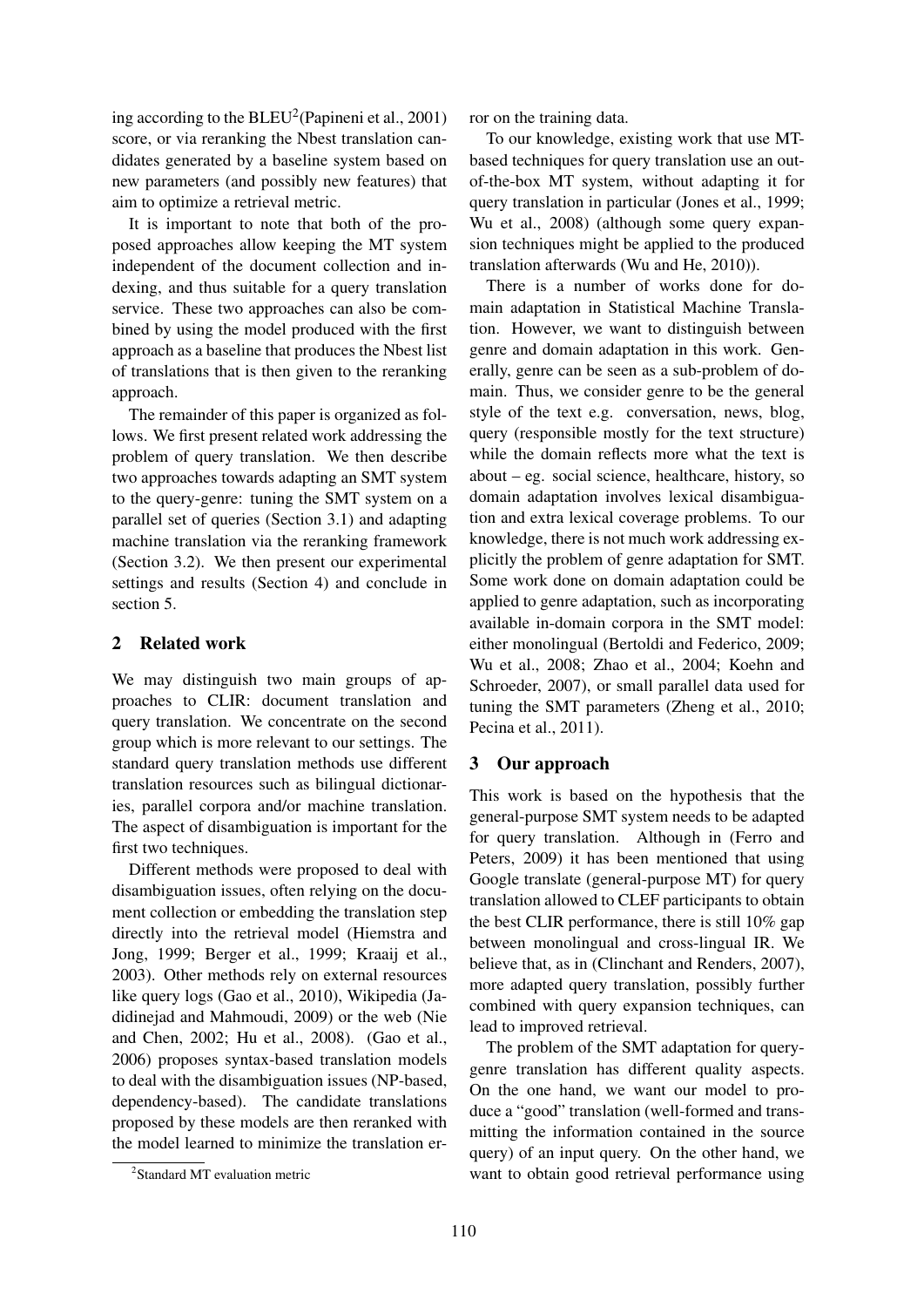the proposed translation. These two aspects are not necessarily correlated: a bag-of-word translation can lead to good retrieval performance, even though it won't be syntactically well-formed; at the same time a well-formed translation can lead to worse retrieval if the wrong lexical choice is done. Moreover, often the retrieval demands some linguistic preprocessing (eg. lemmatisation, PoS tagging) which in interaction with badly-formed translations might bring some noise.

A couple of works studied the correlation between the standard MT evaluation metrics and the retrieval precision. Thus, (Fujii et al., 2009) showed a good correlation of the BLEU scores with the MAP scores for Cross-Lingual Patent Retrieval. However, the topics in patent search (long and well structured) are very different from standard queries. (Kettunen, 2009) also found a pretty high correlation ( $0.8 - 0.9$ ) between standard MT evaluation metrics (METEOR(Banerjee and Lavie, 2005), BLEU, NIST(Doddington, 2002)) and retrieval precision for long queries. However, the same work shows that the correlation decreases ( $0.6 - 0.7$ ) for short queries.

In this paper we propose two approaches to SMT adaptation for queries. The first one optimizes BLEU, while the second one optimizes Mean Average Precision (MAP), a standard metric in information retrieval. We'll address the issue of the correlation between BLEU and MAP in Section 4.

Both of the proposed approaches rely on the phrase-based SMT (PBMT) model (Koehn et al., 2003) implemented in the Open Source SMT toolkit MOSES (Koehn et al., 2007).

# 3.1 Tuning for genre adaptation

First, we propose to adapt the PBMT model by tuning the model's weights on a parallel set of queries. This approach addresses the first aspect of the problem, which is producing a "good" translation. The PBMT model combines different types of features via a log-linear model. The standard features include (Koehn, 2010, Chapter 5): language model, word penalty, distortion, different translation models, etc. The weights of these features are learned during the tuning step with the MERT (Och, 2003) algorithm. Roughly the MERT algorithm tunes feature weights one by one and optimizes them according to the BLEU score obtained.

Our hypothesis is that the impact of different features should be different depending on whether we translate a full sentence, or a query-genre entry. Thus, one would expect that in the case of query-genre the language model or the distortion features should get less importance than in the case of the full-sentence translation. MERT tuning on a genre-adapted parallel corpus should leverage this information from the data, adapting the SMT model to the query-genre. We would also like to note that the tuning approach (proposed for domain adaptation by (Zheng et al., 2010)) seems to be more appropriate for genre adaptation than for domain adaptation where the problem of lexical ambiguity is encoded in the translation model and re-weighting the main features might not be sufficient.

We use the MERT implementation provided with the Moses toolkit with default settings. Our assumption is that this procedure although not explicitly aimed at improving retrieval performance will nevertheless lead to "better" query translations when compared to the baseline. The results of this apporach allow us also to observe whether and to what extent changes in BLEU scores are correlated to changes in MAP scores.

# 3.2 Reranking framework for query translation

The second approach addresses the retrieval quality problem. An SMT system is usually trained to optimize the quality of the translation (eg. BLEU score for SMT), which is not necessarily correlated with the retrieval quality (especially for the short queries). Thus, for example, the word order which is crucial for translation quality (and is taken into account by most MT evaluation metrics) is often ignored by IR models. Our second approach follows (Nie, 2010, pp.106) argument that "the translation problem is an integral part of the whole CLIR problem, and unified CLIR models integrating translation should be defined". We propose integrating the IR metric (MAP) into the translation model optimisation step via the reranking framework.

Previous attempts to apply the reranking approach to SMT did not show significant improvements in terms of MT evaluation metrics (Och et al., 2003; Nikoulina and Dymetman, 2008). One of the reasons being the poor diversity of the Nbest list of the translations. However, we be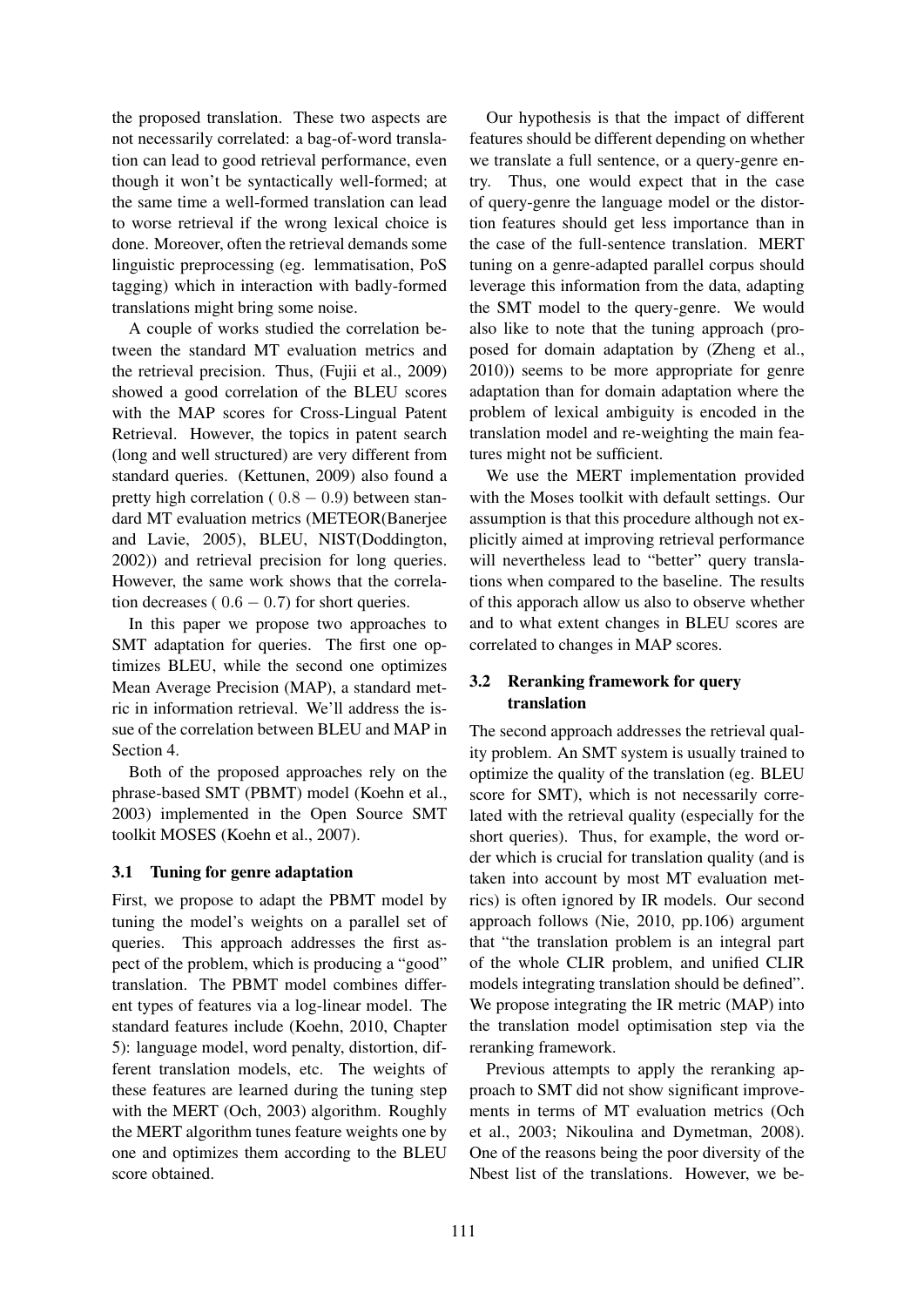lieve that this approach has more potential in the context of query translation.

First of all the average query length is ~5 words, which means that the Nbest list of the translations is more diverse than in the case of general phrase translation (average length 25-30 words).

Moreover, the retrieval precision is more naturally integrated into the reranking framework than standard MT evaluation metrics such as BLEU. The main reason is that the notion of Average Retrieval Precision is well defined for a single query translation, while BLEU is defined on the corpus level and correlates poorly with human quality judgements for the individual translations (Specia et al., 2009; Callison-Burch et al., 2009).

Finally, the reranking framework allows a lot of flexibility. Thus, it allows enriching the baseline translation model with new complex features which might be difficult to introduce into the translation model directly.

Other works applied the reranking framework to different NLP tasks such as Named Entities Extraction (Collins, 2001), parsing (Collins and Roark, 2004), and language modelling (Roark et al., 2004). Most of these works used the reranking framework to combine generative and discriminative methods when both approaches aim at solving the same problem: the generative model produces a set of hypotheses, and the best hypothesis is chosen afterwards via the discriminative reranking model, which allows to enrich the baseline model with the new complex and heterogeneous features. We suggest using the reranking framework to combine two different tasks: Machine Translation and Cross-lingual Information Retrieval. In this context the reranking framework doesn't only allow enriching the baseline translation model but also performing training using a more appropriate evaluation metric.

#### 3.2.1 Reranking training

Generally, the reranking framework can be resumed in the following steps :

- 1. The baseline (generic-purpose) MT system generates a list of candidate translations  $GEN(q)$  for each query q;
- 2. A vector of features  $F(t)$  is assigned to each translation  $t \in GEN(q)$ ;
- 3. The best translation  $\hat{t}$  is chosen as the one maximizing the translation score, which is

defined as a weighted linear combination of features:  $\hat{t}(\lambda) = \arg \max_{t \in GEN(q)} \lambda \cdot F(t)$ 

As shown above the best translation is selected according to features' weights  $\lambda$ . In order to learn the weights  $\lambda$  maximizing the retrieval performance, an appropriate annotated training set has to be created. We use the CLEF tracks to create the training set. The retrieval scores annotations are based on the document relevance annotations performed by human annotators during the CLEF campaign.

The annotated training set is created out of queries  $\{q_1, ..., q_K\}$  with an Nbest list of translations  $GEN(q_i)$  of each query  $q_i, i \in \{1..K\}$  as follows:

- A list of N (we take  $N = 1000$ ) translations  $(GEN(q_i))$  is produced by the baseline MT model for each query  $q_i$ ,  $i = 1..K$ .
- Each translation  $t \in GEN(q_i)$  is used to perform a retrieval from a target document collection, and an Average Precision score  $(AP(t))$  is computed for each  $t \in$  $GEN(q_i)$  by comparing its retrieval to the relevance annotations done during the CLEF campaign.

The weights  $\lambda$  are learned with the objective of maximizing MAP for all the queries of the training set, and, therefore, are optimized for retrieval quality.

The weights optimization is done with the Margin Infused Relaxed Algorithm (MIRA)(Crammer and Singer, 2003), which was applied to SMT by (Watanabe et al., 2007; Chiang et al., 2008). MIRA is an online learning algorithm where each weights update is done to keep the new weights as close as possible to the old weights (first term), and score oracle translation (the translation giving the best retrieval score :  $t_i^* = \arg \max_t AP(t)$  higher than each non-oracle translation  $(t_{ij})$  by a margin at least as wide as the loss  $l_{ij}$  (second term):

$$
\lambda = \min_{\lambda'} \frac{1}{2} ||\lambda' - \lambda||^2 + C \sum_{i=1}^K \max_{j=1..N} \left( l_{ij} - \lambda' \cdot (F(t_i^*) - F(t_{ij})) \right)
$$

The loss  $l_{ij}$  is defined as the difference in the retrieval average precision between the oracle and non-oracle translations:  $l_{ij} = AP(t_i^*) - AP(t_{ij}).$  $C$  is the regularization parameter which is chosen via 5-fold cross-validation.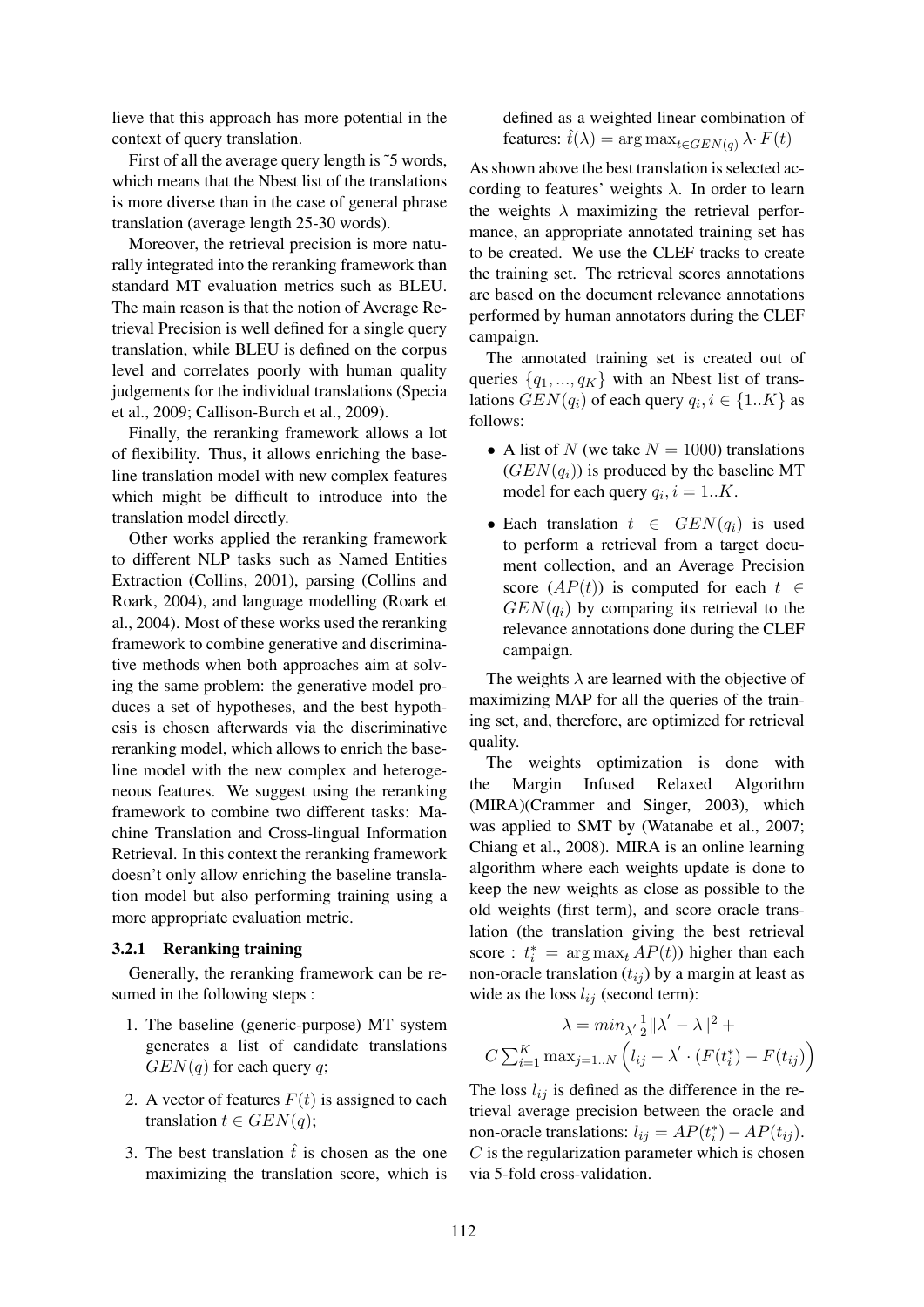## 3.2.2 Features

One of the advantages of the reranking framework is that new complex features can be easily integrated. We suggest to enrich the reranking model with different syntax-based features, such as:

- features relying on dependency structures: called therein *coupling* features (proposed by (Nikoulina and Dymetman, 2008));
- features relying on Part of Speech Tagging: called therein *PoS mapping* features.

By integrating the syntax-based features we have a double goal: showing the potential of the reranking framework with more complex features, and examining whether the integration of syntactic information could be useful for query translation.

Coupling features. The goal of the coupling features is to measure the similarity between source and target dependency structures. The initial hypothesis is that a better translation should have a dependency structure closer to the one of the source query.

In this work we experiment with two different *coupling* variants proposed in (Nikoulina and Dymetman, 2008), namely, Lexicalised and Label-specific coupling features.

The generic coupling features are based on the notion of "rectangles" that are of the following type :  $((s_1, d_{s12}, s_2), (t_1, d_{t12}, t_2))$ , where  $d_{s12}$  is an edge between source words  $s_1$  and  $s_2$ ,  $d_{t12}$  is an edge between target words  $t_1$  and  $t_2$ ,  $s_1$  is aligned with  $t_1$  and  $s_2$  is aligned with  $t_2$ . Lexicalised features take into account the quality of lexical alignment, by weighting each rectangle  $(s_1, s_2, t_1, t_2)$  by a probability of aligning  $s_1$  to  $t_1$  and  $s_2$  to  $t_2$  (eg.  $p(s_1|t_1)p(s_2|t_2)$ ) or  $p(t_1|s_1)p(t_2|s_2)$ .

The Label-Specific features take into account the nature of the aligned dependencies. Thus, the rectangles of the form  $((s1, subi, s2), (t1, subi,$  $(t2)$ ) will get more weight than a rectangle  $((s1,$ subj,  $s2$ ),  $(t1, nmod, t2)$ ). The importance of each "rectangle" is learned on the parallel annotated corpus by introducing a collection of Label-Specific coupling features, each for a specific pair of source label and target label.

PoS mapping features. The goal of the PoS mapping features is to control the correspondence of Part Of Speech Tags between an input query and its translation. As the coupling features, the PoS mapping features rely on the word alignments between the source sentence and its translation<sup>3</sup>. A vector of sparse features is introduced where each component corresponds to a pair of PoS tags aligned in the training data. We introduce a generic PoS map variant, which counts a number of occurrences of a specific pair of PoS tags, and lexical PoS map variant, which weights down these pairs by a lexical alignment score  $(p(s|t)$  or  $p(t|s)$ ).

### 4 Experiments

#### 4.1 Experimental basis

#### 4.1.1 Data

To simulate parallel query data we used translation equivalent CLEF topics. The data set used for the first approach consists of the CLEF topic data from the following years and tasks: AdHocmain track from 2000 to 2008; CLEF AdHoc-TEL track 2008; Domain Specific tracks from 2000 to 2008; CLEF robust tracks 2007 and 2008; GeoCLEf tracks 2005-2007. To avoid the issue of overlapping topics we removed duplicates. The created parallel queries set contained 500 − 700 parallel entries (depending on the language pair, Table 1) and was used for Moses parameters tuning.

In order to create the training set for the reranking approach, we need to have access to the relevance judgements. We didn't have access to all relevance judgements of the previously desribed tracks. Thus we used only a subset of the previously extracted parallel set, which includes CLEF 2000-2008 topics from the AdHoc-main, AdHoc-TEL and GeoCLEF tracks.

The number of queries obtained altogether is shown in (Table 1).

#### 4.1.2 Baseline

We tested our approaches on the CLEF AdHoc-TEL 2009 task (50 topics). This task dealt with monolingual and cross-lingual search in a library catalog. The monolingual retrieval is

<sup>&</sup>lt;sup>3</sup>This alignment can be either produced by a toolkit like GIZA++(Och and Ney, 2003) or obtained directly by a system that produced the Nbest list of the translations (Moses).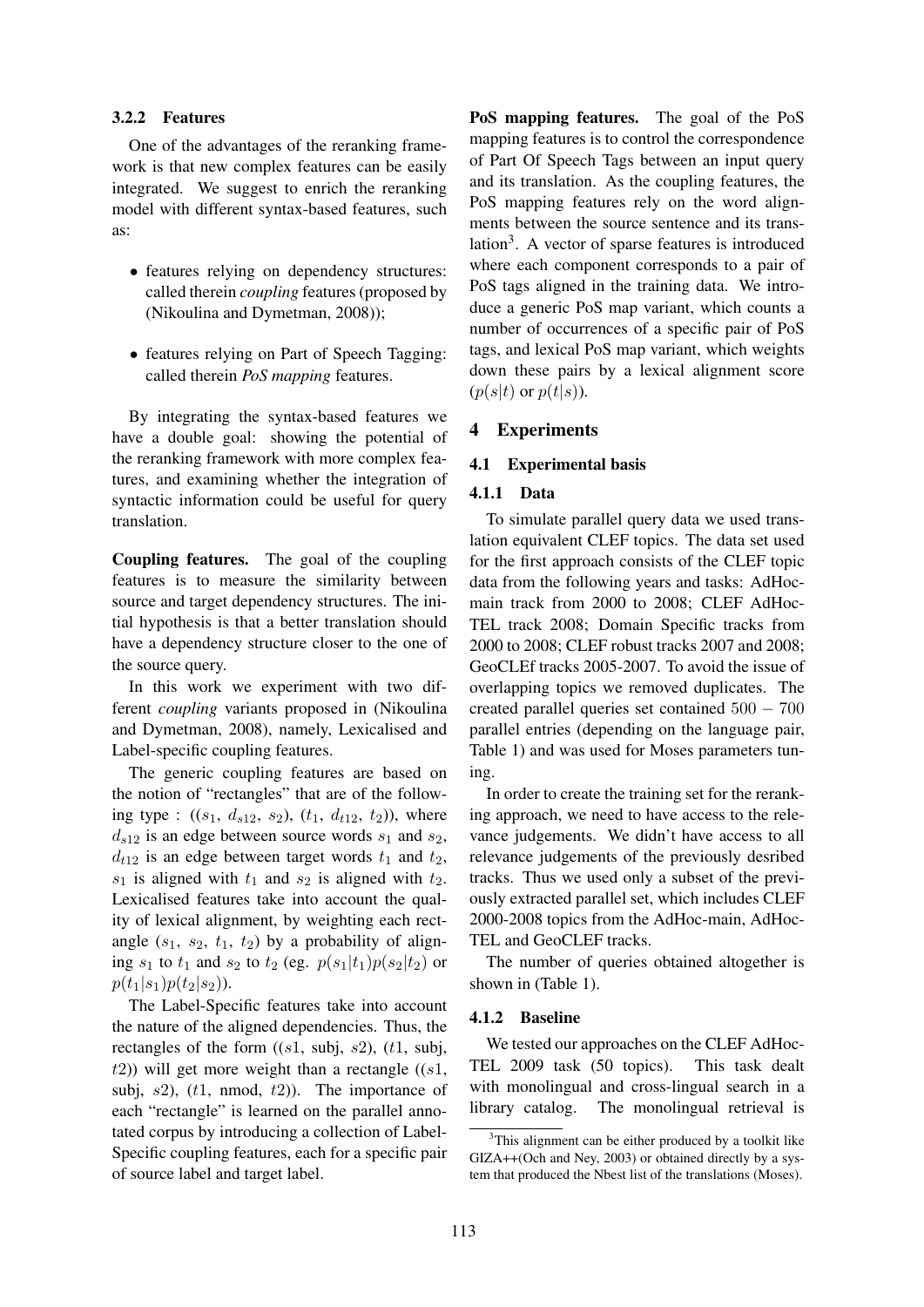| Language pair        | Number of queries |  |  |  |  |
|----------------------|-------------------|--|--|--|--|
| Total queries        |                   |  |  |  |  |
| $En$ - Fr, Fr - $En$ | 470               |  |  |  |  |
| En - De, De - En     | 714               |  |  |  |  |
| Annotated queries    |                   |  |  |  |  |
| $En$ - Fr, Fr - $En$ | 400               |  |  |  |  |
| En - De, De - En     | 350               |  |  |  |  |

Table 1: Top: total number of parallel queries gathered from all the CLEF tasks (size of the tuning set). Bottom: number of queries extracted from the tasks for which the human relevance judgements were availble (size of the reranking training set).

performed with the lemur<sup>4</sup> toolkit (Ogilvie and Callan, 2001). The preprocessing includes lemmatisation (with the Xerox Incremental Parser-XIP (Aït-Mokhtar et al., 2002)) and filtering out the function words (based on XIP PoS tagging). Table 2 shows the performance of the monolingual retrieval model for each collection. The monolingual retrieval results are comparable to the CLEF AdHoc-TEL 2009 participants (Ferro and Peters, 2009). Let us note here that it is not the case for our CLIR results since we didn't exploit the fact that each of the collections could actually contain the entries in a language other than the official language of the collection.

The cross-lingual retrieval is performed as follows :

- the input query (eg. in English) is first translated into the language of the collection (eg. German);
- this translation is used to search the target collection (eg. Austrian National Library for German ).

The baseline translation is produced with Moses trained on Europarl. Table 2 reports the baseline performance both in terms of MT evaluation metrics (BLEU) and Information Retrieval evaluation metric MAP (Mean Average Precision).

The 1best MAP score corresponds to the case when the single translation is proposed for the retrieval by the query translation model. 5best MAP score corresponds to the case when the 5 top translations proposed by the translation service are concatenated and used for the retrieval.

The 5best retrieval can be seen as a sort of query expansion, without accessing the document collection or any external resources.

Given that the query length is shorter than for a standard sentence, the 4-gramm BLEU (used for standart MT evaluation) might not be able to capture the difference between the translations (eg. English-German 4-gramm BLEU is equal to 0 for our task). For that reason we report both 3- and 4-gramm BLEU scores.

Note, that the French-English baseline retrieval quality is much better than the German-English. This is probably due to the fact that our German-English translation system doesn't use any decoumpounding, which results into many nontranslated words.

#### 4.2 Results

We performed the query-genre adaptation experiments for English-French, French-English, German-English and English-German language pairs.

Ideally, we would have liked to combine the two approaches we proposed: use the querygenre-tuned model to produce the Nbest list which is then reranked to optimize the MAP score. However, it was not possible in our experimental settings due to the small amount of training data available. We thus simply compare these two approaches to a baseline approach and comment on their respective performance.

## 4.2.1 Query-genre tuning approach

For the CLEF-tuning experiments we used the same translation model and language model as for the baseline (Europarl-based). The weights were then tuned on the CLEF topics described in section 4.1.1. We then tested the system obtained on 50 parallel queries from the CLEF AdHoc-TEL 2009 task.

Table 3 describes the results of the evaluation. We observe consistent 1-best MAP improvements, but unstable BLEU (3-gramm) (improvements for English-German, and degradation for other language pairs), although one would have expected BLEU to be improved in this experimental setting given that BLEU was the objective function for MERT. These results, on one side, confirm the remark of (Kettunen, 2009) that there is a correlation (although low) between BLEU and MAP scores. The unstable BLEU scores

<sup>4</sup> http://www.lemurproject.org/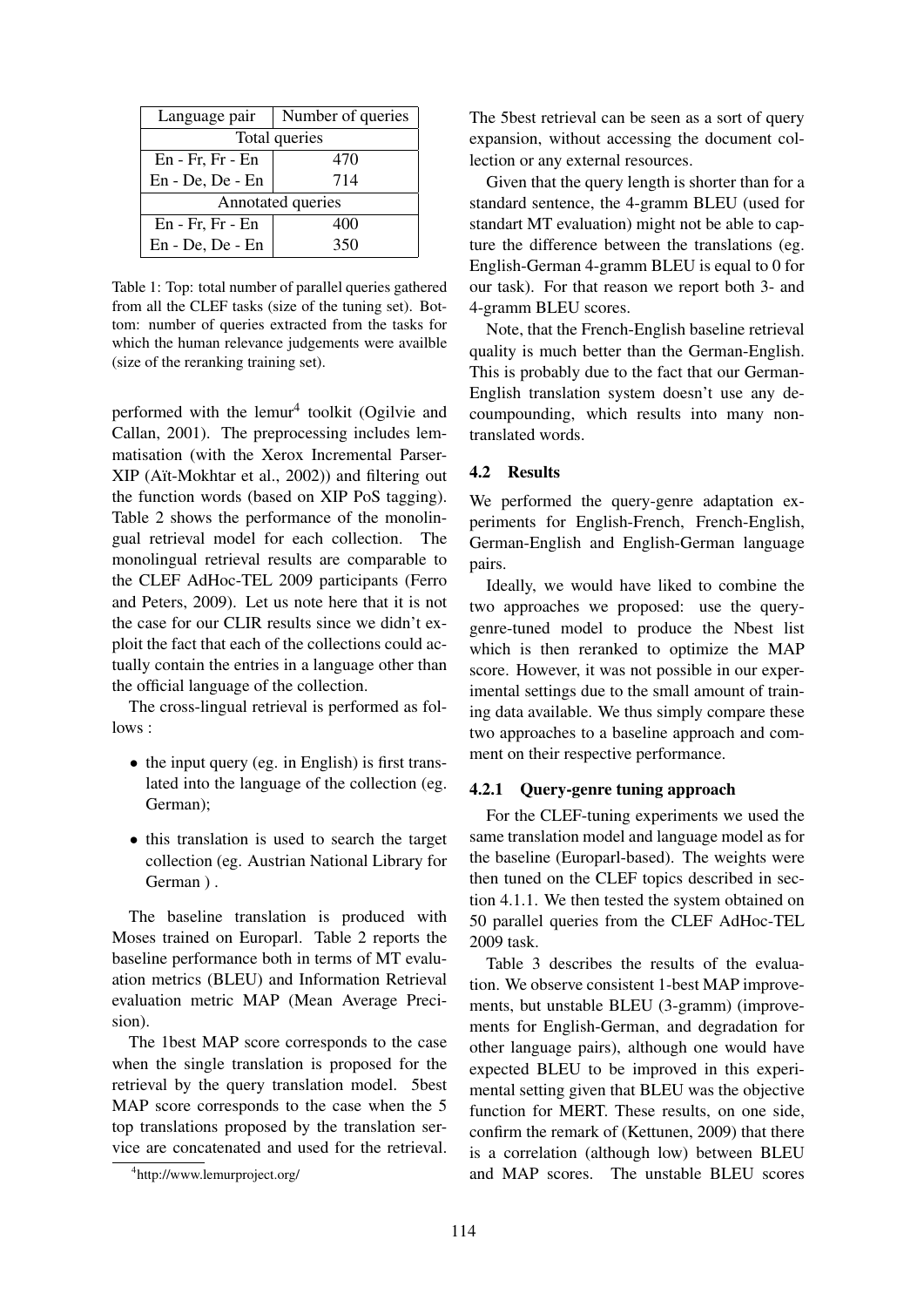|         | <b>MAP</b>     |                | <b>MAP</b>          | <b>MAP</b> | <b>BLEU</b> | <b>BLEU</b> |  |
|---------|----------------|----------------|---------------------|------------|-------------|-------------|--|
|         |                |                | 1-best              | 5-best     | 4-gramm     | 3-gramm     |  |
|         | Monolingual IR |                | <b>Bilingual IR</b> |            |             |             |  |
| English | 0.3159         | French-English | 0.1828              | 0.2186     | 0.1199      | 0.1568      |  |
|         |                | German-English | 0.0941              | 0.0942     | 0.2351      | 0.2923      |  |
| French  | 0.2386         | English-French | 0.1504              | 0.1543     | 0.2863      | 0.3423      |  |
| German  | 0.2162         | English-German | 0.1009              | 0.1157     | 0.0000      | 0.1218      |  |

Table 2: Baseline MAP scores for monolingual and bilingual CLEF AdHoc TEL 2009 task.

|          | <b>MAP</b> | <b>MAP</b> | <b>BLEU</b> | <b>BLEU</b> |
|----------|------------|------------|-------------|-------------|
|          | 1-best     | 5-best     | 4-gramm     | 3-gramm     |
| $Fr$ -En | 0.1954     | 0.2229     | 0.1062      | 0.1489      |
| $De-En$  | 0.1018     | 0.1078     | 0.2240      | 0.2486      |
| $En-Fr$  | 0.1611     | 0.1516     | 0.2072      | 0.2908      |
| En-De    | 0.1062     | 0.1132     | 0.0000      | 0.1924      |

Table 3: BLEU and MAP performance on CLEF AdHoc TEL 2009 task for the genre-tuned model.

might also be explained by the small size of the test set (compared to a standard test set of 1000 full-sentences).

Secondly, we looked at the weights of the features both in the baseline model (Europarl-tuned) and in the adapted model (CLEF-tuned), shown in Table 4. We are unsure how suitable the sizes of the CLEF tuning sets are, especially for the pairs involving English and French. Nevertheless we do observe and comment on some patterns.

For the pairs involving English and German the distortion weight is much higher when tuning with CLEF data compared to tuning with Europarl data. The picture is reversed when looking at the two pairs involving English and French. This is to be expected if we interpret a high distortion weight as follows: "it is not encouraged to place source words that are near to each other far away from each other in the translation". Indeed, the local reorderings are much more frequent between English and French (e.g. white house = maison blanche), while the long-distance reorderings are more typcal between English and German.

The word penalty is consistenly higher over all pairs when tuning with CLEF data compared to tuning with Europarl data. We could see an explanation for this pattern in the smaller size of the CLEF sentences if we interpret higher word penalty as a preference for shorter translations. This can be explained both with the smaller average size of the queries and with the specific query

structure: mostly content words and fewer function words when compared to the full sentence.

The language model weight is consistently though not drastically smaller when tuning with CLEF data. We suppose that this is due to the fact that a Europarl-base language model is not the best choice for translating query data.

## 4.2.2 Reranking approach

The reranking experiments include different features combinations. First, we experiment with the Moses features only in order to make this approach comparable with the first one. Secondly, we compare different syntax-based features combinations, as described in section 3.2.2. Thus, we compare the following reranking models (defined by the feature set): moses, lex (lexical coupling + moses features), lab (label-specific coupling + moses features), posmaplex (lexical PoS mapping + moses features ), lab-lex (label-specific coupling + lexical coupling + moses features), lablex-posmap (label-specific coupling + lexical coupling features + generic PoS mapping). To reduce the size of feature-functions vectors we take only the 20 most frequent features in the training data for Label-specific coupling and PoS mapping features. The computation of the syntax features is based on the rule-based XIP parser, where some heuristics specific to query processing have been integrated into English and French (but not German) grammars (Brun et al., 2012).

The results of these experiments are illustrated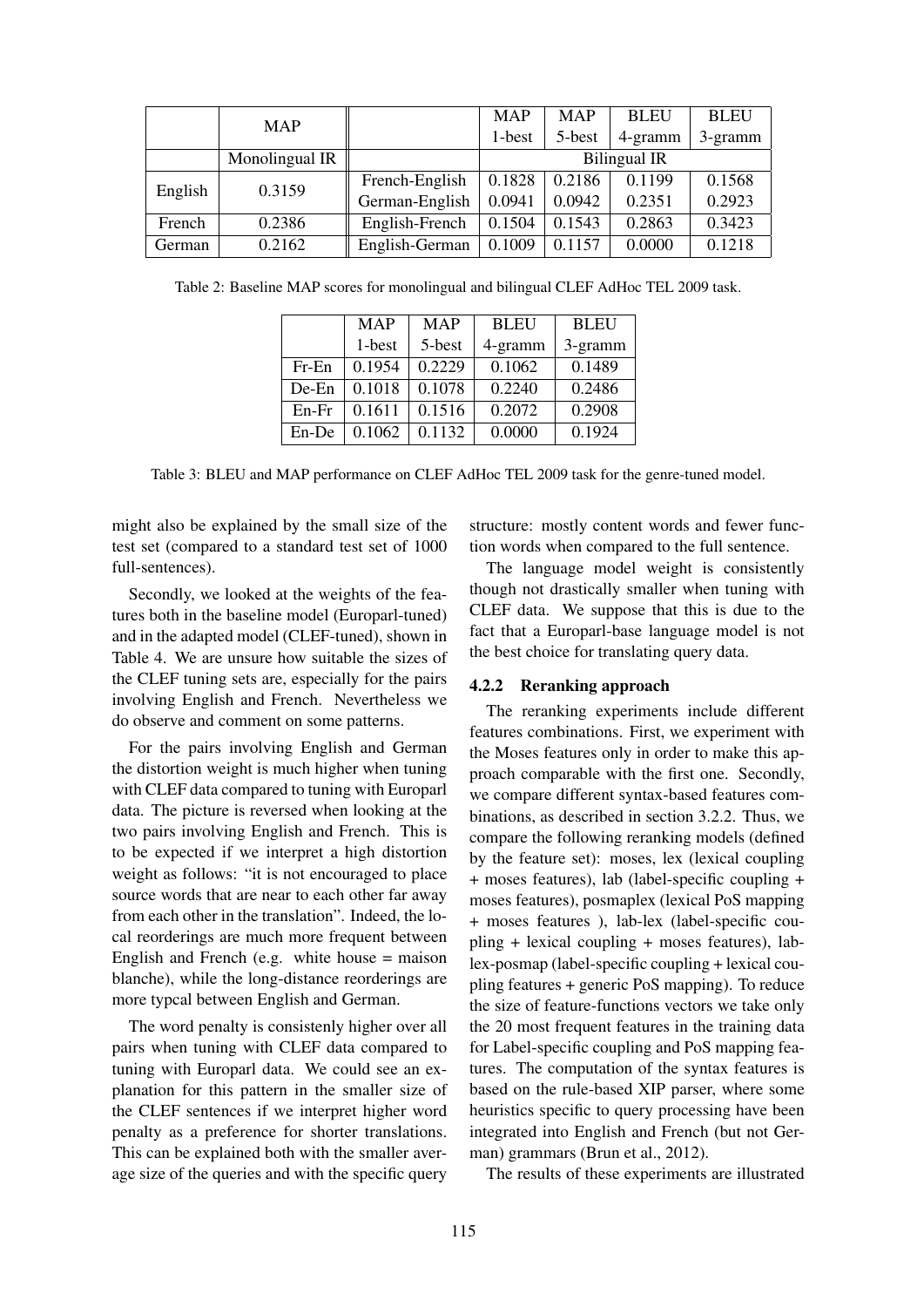| Lng pair | Tune set    | DW     | LM     | $\phi(f e)$ | lex(f e) | $\phi(e f)$ | lex(e f) | <b>PP</b> | <b>WP</b> |
|----------|-------------|--------|--------|-------------|----------|-------------|----------|-----------|-----------|
| Fr-En    | Europarl    | 0.0801 | 0.1397 | 0.0431      | 0.0625   | 0.1463      | 0.0638   | $-0.0670$ | $-0.3975$ |
|          | <b>CLEF</b> | 0.0015 | 0.0795 | $-0.0046$   | 0.0348   | 0.1977      | 0.0208   | $-0.2904$ | 0.3707    |
| De-En    | Europarl    | 0.0588 | 0.1341 | 0.0380      | 0.0181   | 0.1382      | 0.0398   | $-0.0904$ | $-0.4822$ |
|          | <b>CLEF</b> | 0.3568 | 0.1151 | 0.1168      | 0.0549   | 0.0932      | 0.0805   | 0.0391    | $-0.1434$ |
| En-Fr    | Europarl    | 0.0789 | 0.1373 | 0.0002      | 0.0766   | 0.1798      | 0.0293   | $-0.0978$ | $-0.4002$ |
|          | <b>CLEF</b> | 0.0322 | 0.1251 | 0.0350      | 0.1023   | 0.0534      | 0.0365   | $-0.3182$ | $-0.2972$ |
| En-De    | Europarl    | 0.0584 | 0.1396 | 0.0092      | 0.0821   | 0.1823      | 0.0437   | $-0.1613$ | $-0.3233$ |
|          | <b>CLEF</b> | 0.3451 | 0.1001 | 0.0248      | 0.0872   | 0.2629      | 0.0153   | $-0.0431$ | 0.1214    |

Table 4: Feature weights for the query-genre tuned model. Abbreviations: DW - distortion weight, LM - language model weight, PP - phrase penalty, WP - word penalty,  $\phi$ -phrase translation probability, *lex*-lexical weighting.

|                  | Query Example             | MAP   | bleu1 |
|------------------|---------------------------|-------|-------|
| Src1             | Weibliche Märtyrer        |       |       |
| Ref              | <b>Female Martyrs</b>     |       |       |
| T1               | female martyrs            | 0.07  | 1     |
| T2               | Women martyr              | 0.4   | 0     |
| Src 2            | Genmanipulation<br>am     |       |       |
|                  | Menschen                  |       |       |
| Ref              | Human Gene Manipula-      |       |       |
|                  | tion                      |       |       |
| T1               | On the genetic manipula-  | 0.044 | 0.167 |
|                  | tion of people            |       |       |
| T <sub>2</sub>   | genetic manipulation of   | 0.069 | 0.286 |
|                  | the human being           |       |       |
| Src <sub>3</sub> | Arbeitsrecht in der Eu-   |       |       |
|                  | ropäischen Union          |       |       |
| Ref              | European Union Labour     |       |       |
|                  | Laws                      |       |       |
| T <sub>1</sub>   | Labour law in the Euro-   | 0.015 | 0.5   |
|                  | pean Union                |       |       |
| T2               | labour legislation in the | 0.036 | 0.5   |
|                  | European Union            |       |       |

Table 5: Some examples of queries translations (T1: baseline, T2: after reranking with lab-lex), MAP and 1-gramm BLEU scores for German-English.

in Figure 1. To keep the figure more readable, we report only on 3-gramm BLEU scores. When computing the 5best MAP score, the order in the Nbest list is defined by a corresponding reranking model. Each reranking model is illustrated by a single horizontal red bar. We compare the reranking results to the baseline model (vertical line) and also to the results of the first approach (yellow bar labelled MERT:moses) on the same figure.

First, we remark that the adapted models (query-genre tuning and reranking) outperform the baseline in terms of MAP (1best and 5 best) for French-English and German-English translations for most of the models. The only exception is posmaplex model (based on PoS tagging) for

German which can be explained by the fact that the German grammar used for query processing was not adapted for queries as opposed to English and French grammars. However, we do not observe the same tendency for BLEU score, where only a few of the adapted models outperform the baseline, which confirms the hypothesis of the low correlation between BLEU and MAP scores in these settings. Table 5 gives some examples of the queries translations before  $(T1)$  and after  $(T2)$ reranking. These examples also illustrate different types of disagreement between MAP and 1 gramm BLEU<sup>5</sup> score.

The results for English-German and English-French look more confusing. This can be partly due to the more rich morphology of the target languages which may create more noise in the syntax structure. Reranking however improves over the 1-best MAP baseline for English-German, and 5-best MAP is also improved excluding the models involving PoS tagging for German (posmap, posmaplex, lab-lex-posmap). The results for English-French are more difficult to interpret. To find out the reason of such a behavior, we looked at the translations. We observed the following tokenization problem for French: the apostrophe is systematically separated, e.g. "*d ' aujourd ' hui*". This leads to both noisy pre-retrieval preprocessing (eg. *d* is tagged as a NOUN) and noisy syntaxbased feature values, which might explain the unstable results.

Finally, we can see that the syntax-based features can be beneficial for the final retrieval quality: the models with syntax features can outperform the model basd on the moses features only. The syntax-based features leading to the most sta-

<sup>&</sup>lt;sup>5</sup>The higher order BLEU scores are equal to 0 for most of the individual translations.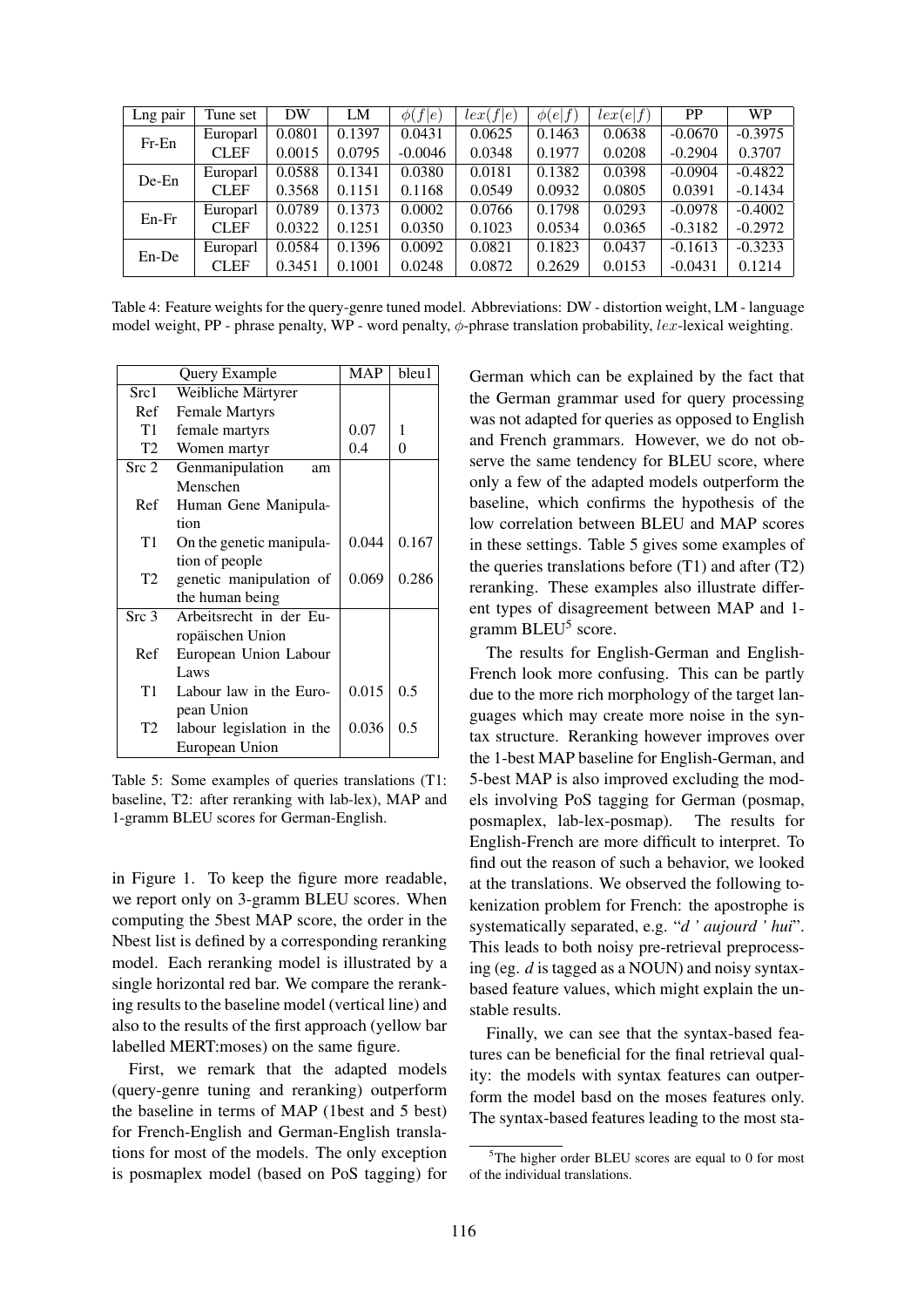

Figure 1: Reranking results. The vertical line corresponds to the baseline scores. The lowest bar (MERT:moses, in yellow): the results of the tuning approach, other bars(in red): the results of the reranking approach.

ble results seem to be lab-lex (combination of lexical and label-specific coupling): it leads to the best gains over 1-best and 5-best MAP for all language pairs excluding English-French. This is a surprising result given the fact that the underlying IR model doesn't take syntax into account in any way. In our opinion, this is probably due to the interaction between the pre-retrieval preprocessing (lemmatisation, PoS tagging) done with the linguistic tools which might produce noisy results when applied to the SMT outputs. The reranking with syntax-based features allows to choose a better-formed query for which the PoS tagging and lemmatisation tools produce less noise which leads to a better retrieval.

# 5 Conclusion

In this work we proposed two methods for querygenre adaptation of an SMT model: the first method addressing the translation quality aspect and the second one the retrieval precision aspect. We have shown that CLIR performance in terms of MAP is improved between 1-2.5 points. We believe that the combination of these two methods would be the most beneficial setting, although we were not able to prove this experimentally (due to the lack of training data). None of these methods require access to the document collection at test time, and can be used in the context of a query translation service. The combination of our adapted SMT model with other state-of-the art CLIR techniques (eg. query expansion with PRF) will be explored in future work.

#### Acknowledgements

This research was supported by the European Union's ICT Policy Support Programme as part of the Competitiveness and Innovation Framework Programme, CIP ICT-PSP under grant agreement nr 250430 (Project GALATEAS).

#### References

Salah Aït-Mokhtar, Jean-Pierre Chanod, and Claude Roux. 2002. Robustness beyond shallowness: in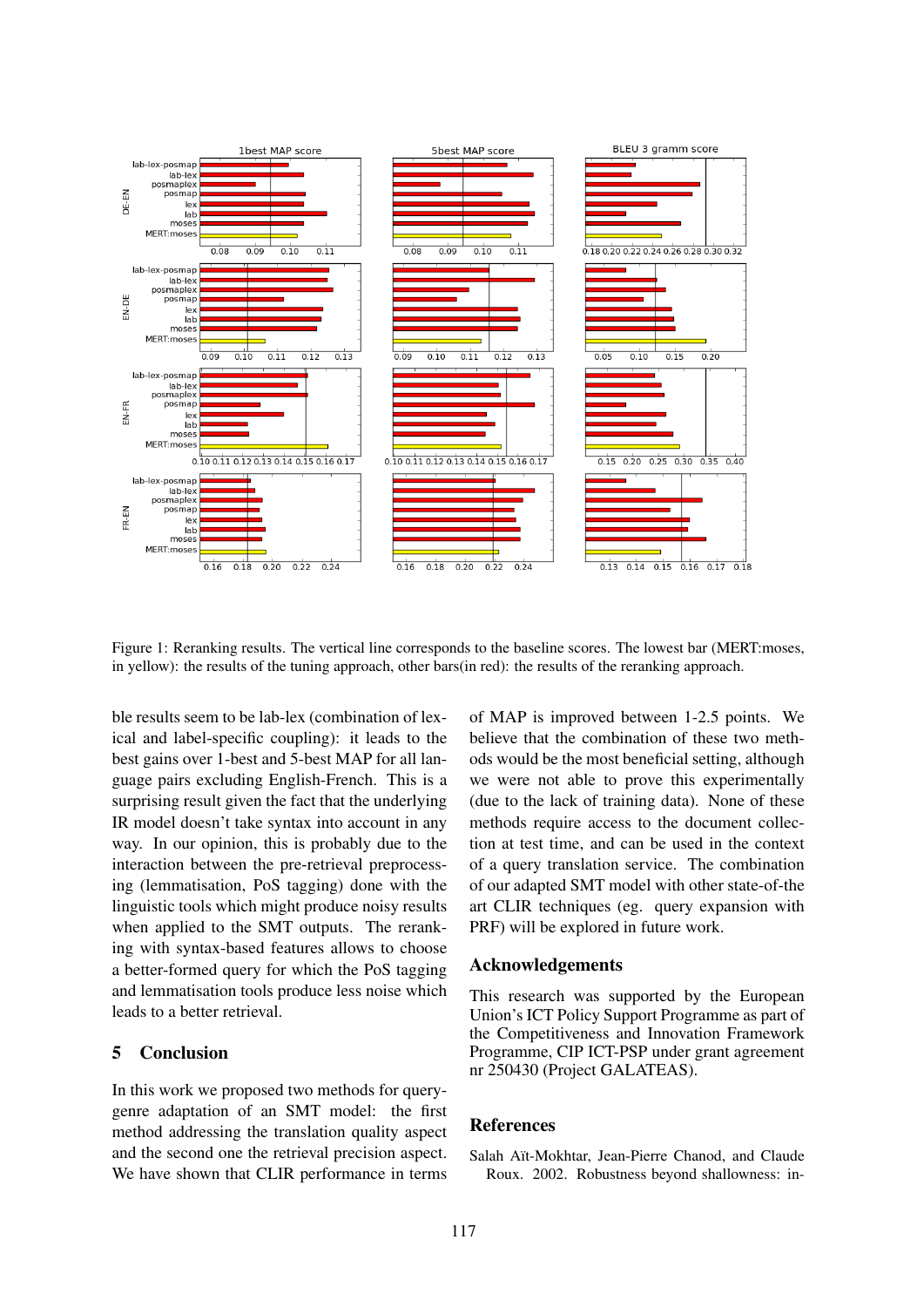cremental deep parsing. *Natural Language Engineering*, 8:121–144, June.

- Satanjeev Banerjee and Alon Lavie. 2005. METEOR: an automatic metric for MT evaluation with improved correlation with human judgments. In *Proceedings of the ACL Workshop on Intrinsic and Extrinsic Evaluation Measures for Machine Translation and/or Summarization*, pages 65–72, Ann Arbor, Michigan, June. Association for Computational Linguistics.
- Adam Berger, John Lafferty, and John La Erty. 1999. The weaver system for document retrieval. In *In Proceedings of the Eighth Text REtrieval Conference (TREC-8*, pages 163–174.
- Nicola Bertoldi and Marcello Federico. 2009. Domain adaptation for statistical machine translation with monolingual resources. In *Proceedings of the Fourth Workshop on Statistical Machine Translation*, pages 182–189. Association for Computational Linguistics.
- Caroline Brun, Vassilina Nikoulina, and Nikolaos Lagos. 2012. Linguistically-adapted structural query annotation for digital libraries in the social sciences. In *Proceedings of the 6th EACL Workshop on Language Technology for Cultural Heritage, Social Sciences, and Humanities*, Avignon, France, April.
- Chris Callison-Burch, Philipp Koehn, Christof Monz, and Josh Schroeder. 2009. Findings of the 2009 Workshop on Statistical Machine Translation. In *Proceedings of the Fourth Workshop on Statistical Machine Translation*, pages 1–28, Athens, Greece, March. Association for Computational Linguistics.
- David Chiang, Yuval Marton, and Philip Resnik. 2008. Online large-margin training of syntactic and structural translation features. In *Proceedings of the 2008 Conference on Empirical Methods in Natural Language Processing*, pages 224–233. Association for Computational Linguistics.
- Stéphane Clinchant and Jean-Michel Renders. 2007. Query translation through dictionary adaptation. In *CLEF'07*, pages 182–187.
- Michael Collins and Brian Roark. 2004. Incremental parsing with the perceptron algorithm. In *ACL '04: Proceedings of the 42nd Annual Meeting on Association for Computational Linguistics*.
- Michael Collins. 2001. Ranking algorithms for named-entity extraction: boosting and the voted perceptron. In *ACL'02: Proceedings of the 40th Annual Meeting on Association for Computational Linguistics*, pages 489–496, Philadelphia, Pennsylvania. Association for Computational Linguistics.
- Koby Crammer and Yoram Singer. 2003. Ultraconservative online algorithms for multiclass problems. *Journal of Machine Learning Research*, 3:951–991.
- George Doddington. 2002. Automatic evaluation of Machine Translation quality using n-gram cooccurrence statistics. In *Proceedings of the second international conference on Human Language*

*Technology Research*, pages 138–145, San Diego, California. Morgan Kaufmann Publishers Inc.

- Nicola Ferro and Carol Peters. 2009. CLEF 2009 ad hoc track overview: TEL and persian tasks. In *Working Notes for the CLEF 2009 Workshop, Corfu, Greece*.
- Atsushi Fujii, Masao Utiyama, Mikio Yamamoto, and Takehito Utsuro. 2009. Evaluating effects of machine translation accuracy on cross-lingual patent retrieval. In *Proceedings of the 32nd international ACM SIGIR conference on Research and development in information retrieval*, SIGIR '09, pages 674–675.
- Jianfeng Gao, Jian-Yun Nie, and Ming Zhou. 2006. Statistical query translation models for crosslanguage information retrieval. 5:323–359, December.
- Wei Gao, Cheng Niu, Jian-Yun Nie, Ming Zhou, Kam-Fai Wong, and Hsiao-Wuen Hon. 2010. Exploiting query logs for cross-lingual query suggestions. *ACM Trans. Inf. Syst.*, 28(2).
- Djoerd Hiemstra and Franciska de Jong. 1999. Disambiguation strategies for cross-language information retrieval. In *Proceedings of the Third European Conference on Research and Advanced Technology for Digital Libraries*, pages 274–293.
- Rong Hu, Weizhu Chen, Peng Bai, Yansheng Lu, Zheng Chen, and Qiang Yang. 2008. Web query translation via web log mining. In *Proceedings of the 31st annual international ACM SIGIR conference on Research and development in information retrieval*, SIGIR '08, pages 749–750. ACM.
- Amir Hossein Jadidinejad and Fariborz Mahmoudi. 2009. Cross-language information retrieval using meta-language index construction and structural queries. In *Proceedings of the 10th cross-language evaluation forum conference on Multilingual information access evaluation: text retrieval experiments*, CLEF'09, pages 70–77, Berlin, Heidelberg. Springer-Verlag.
- Gareth Jones, Sakai Tetsuya, Nigel Collier, Akira Kumano, and Kazuo Sumita. 1999. Exploring the use of machine translation resources for englishjapanese cross-language information retrieval. In *In Proceedings of MT Summit VII Workshop on Machine Translation for Cross Language Information Retrieval*, pages 181–188.
- Kimmo Kettunen. 2009. Choosing the best mt programs for clir purposes — can mt metrics be helpful? In *Proceedings of the 31th European Conference on IR Research on Advances in Information Retrieval*, ECIR '09, pages 706–712, Berlin, Heidelberg. Springer-Verlag.
- Philipp Koehn and Josh Schroeder. 2007. Experiments in domain adaptation for statistical machine translation. In *Proceedings of the Second Workshop on Statistical Machine Translation*, StatMT